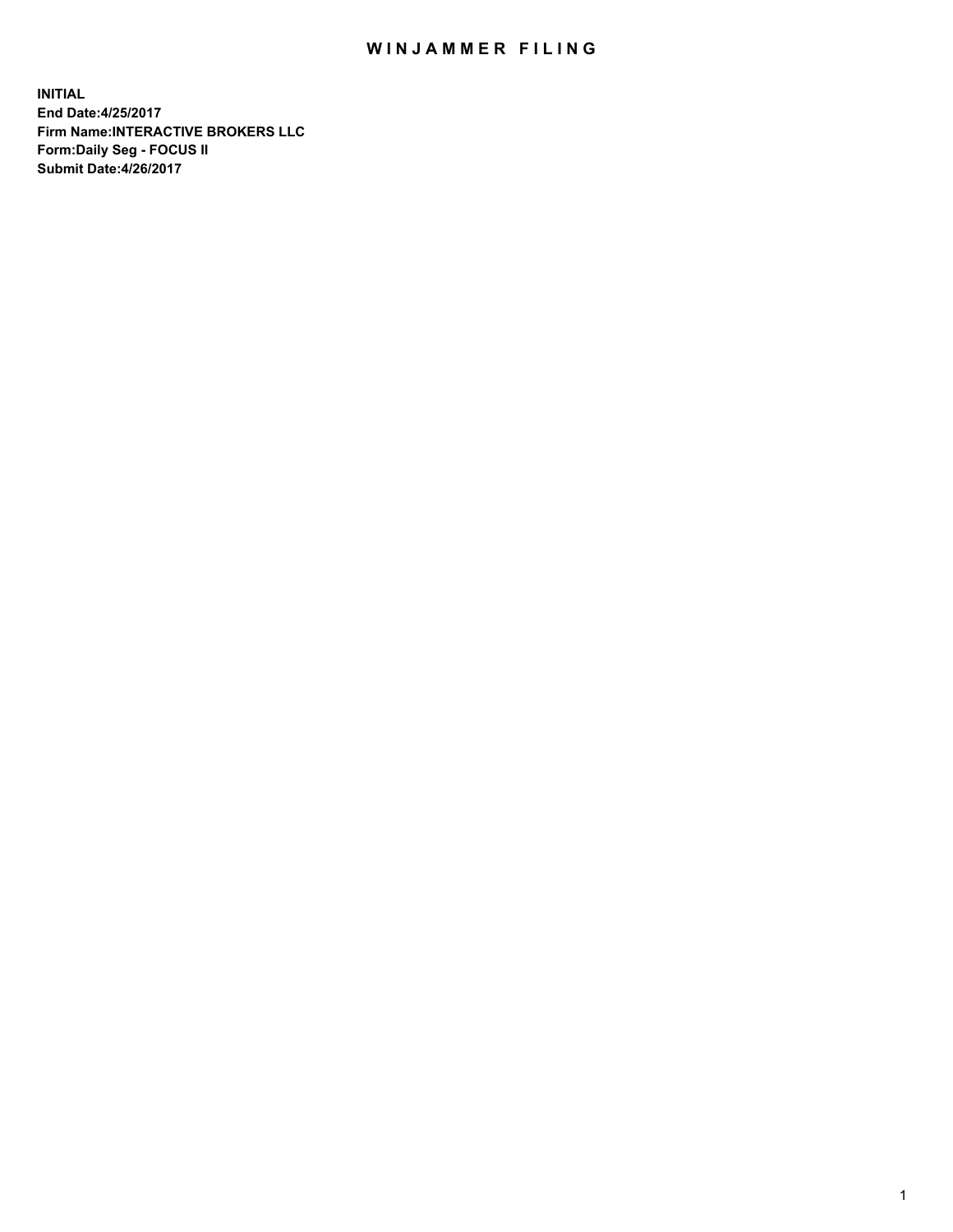## **INITIAL End Date:4/25/2017 Firm Name:INTERACTIVE BROKERS LLC Form:Daily Seg - FOCUS II Submit Date:4/26/2017 Daily Segregation - Cover Page**

| Name of Company<br><b>Contact Name</b><br><b>Contact Phone Number</b><br><b>Contact Email Address</b>                                                                                                                                                                                                                          | <b>INTERACTIVE BROKERS LLC</b><br>James Menicucci<br>203-618-8085<br><u>jmenicucci@interactivebrokers.c</u><br>om |
|--------------------------------------------------------------------------------------------------------------------------------------------------------------------------------------------------------------------------------------------------------------------------------------------------------------------------------|-------------------------------------------------------------------------------------------------------------------|
| FCM's Customer Segregated Funds Residual Interest Target (choose one):<br>a. Minimum dollar amount: ; or<br>b. Minimum percentage of customer segregated funds required:%; or<br>c. Dollar amount range between: and; or<br>d. Percentage range of customer segregated funds required between:% and%.                          | $\overline{\mathbf{0}}$<br>0<br>155,000,000 245,000,000<br>0 <sub>0</sub>                                         |
| FCM's Customer Secured Amount Funds Residual Interest Target (choose one):<br>a. Minimum dollar amount: ; or<br>b. Minimum percentage of customer secured funds required:%; or<br>c. Dollar amount range between: and; or<br>d. Percentage range of customer secured funds required between:% and%.                            | $\overline{\mathbf{0}}$<br>$\overline{\mathbf{0}}$<br>80,000,000 120,000,000<br>00                                |
| FCM's Cleared Swaps Customer Collateral Residual Interest Target (choose one):<br>a. Minimum dollar amount: ; or<br>b. Minimum percentage of cleared swaps customer collateral required:% ; or<br>c. Dollar amount range between: and; or<br>d. Percentage range of cleared swaps customer collateral required between:% and%. | $\overline{\mathbf{0}}$<br>$\overline{\mathbf{0}}$<br>0 <sub>0</sub><br><u>00</u>                                 |

Attach supporting documents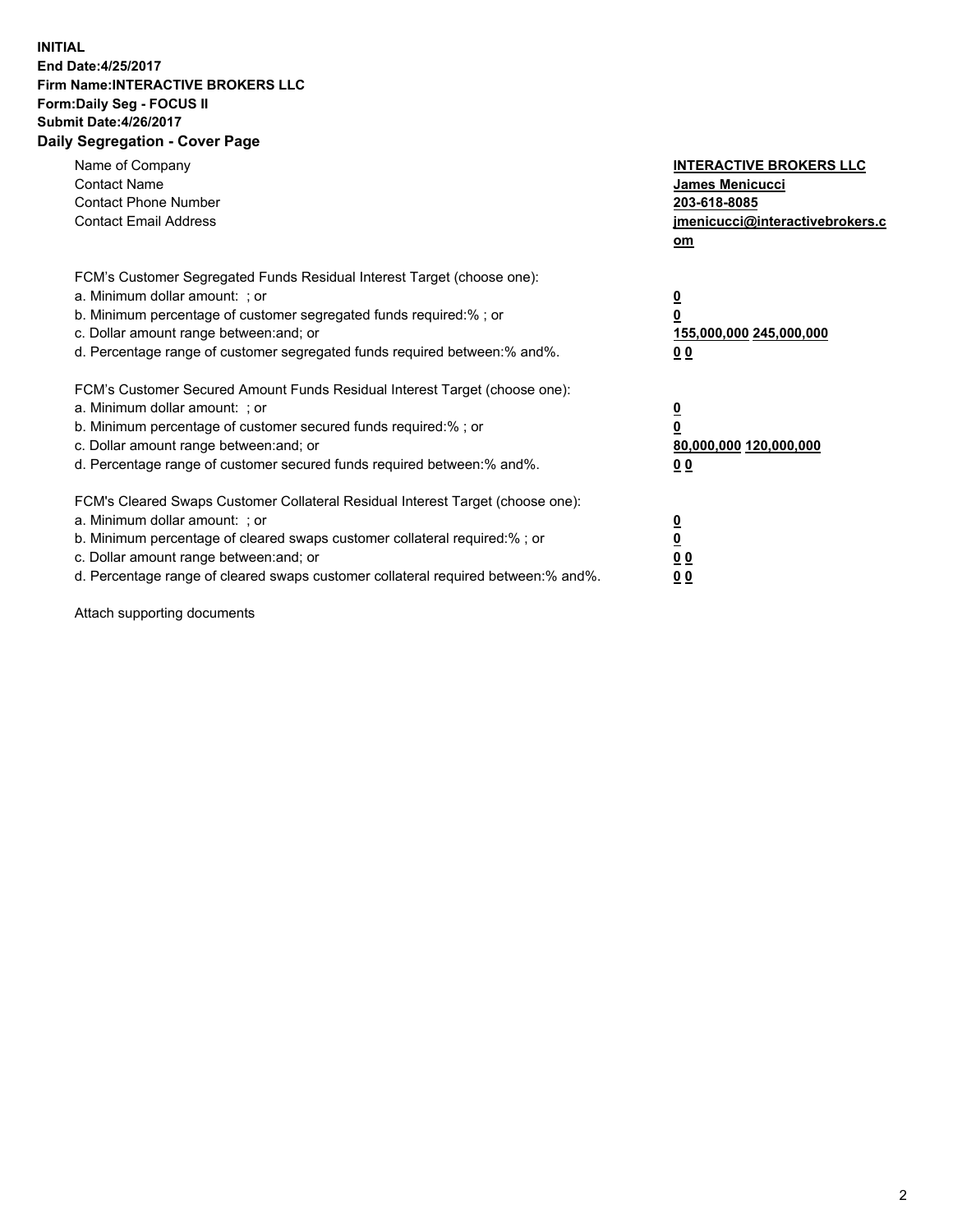## **INITIAL End Date:4/25/2017 Firm Name:INTERACTIVE BROKERS LLC Form:Daily Seg - FOCUS II Submit Date:4/26/2017**

|     | Submit Date:4/26/2017<br><b>Daily Segregation - Secured Amounts</b>                                          |                                                |
|-----|--------------------------------------------------------------------------------------------------------------|------------------------------------------------|
|     |                                                                                                              |                                                |
|     | Foreign Futures and Foreign Options Secured Amounts                                                          |                                                |
|     | Amount required to be set aside pursuant to law, rule or regulation of a foreign                             | $0$ [7305]                                     |
|     | government or a rule of a self-regulatory organization authorized thereunder                                 |                                                |
| 1.  | Net ledger balance - Foreign Futures and Foreign Option Trading - All Customers                              |                                                |
|     | A. Cash                                                                                                      | 374,137,951 [7315]                             |
|     | B. Securities (at market)                                                                                    | $0$ [7317]                                     |
| 2.  | Net unrealized profit (loss) in open futures contracts traded on a foreign board of trade                    | 1,194,949 [7325]                               |
| 3.  | Exchange traded options                                                                                      |                                                |
|     | a. Market value of open option contracts purchased on a foreign board of trade                               | <b>51,846</b> [7335]                           |
|     | b. Market value of open contracts granted (sold) on a foreign board of trade                                 | -27,023 [7337]                                 |
| 4.  | Net equity (deficit) (add lines 1.2. and 3.)                                                                 | 375, 357, 723 [7345]                           |
| 5.  | Account liquidating to a deficit and account with a debit balances - gross amount                            | 656,049 [7351]                                 |
|     | Less: amount offset by customer owned securities                                                             | 0 [7352] 656,049 [7354]                        |
| 6.  | Amount required to be set aside as the secured amount - Net Liquidating Equity<br>Method (add lines 4 and 5) | 376,013,772 [7355]                             |
| 7.  | Greater of amount required to be set aside pursuant to foreign jurisdiction (above) or line                  | 376,013,772 [7360]                             |
|     | 6.                                                                                                           |                                                |
|     | FUNDS DEPOSITED IN SEPARATE REGULATION 30.7 ACCOUNTS                                                         |                                                |
| 1.  | Cash in banks                                                                                                |                                                |
|     | A. Banks located in the United States                                                                        | 2,574,375 [7500]                               |
|     | B. Other banks qualified under Regulation 30.7                                                               | 0 [7520] 2,574,375 [7530]                      |
| 2.  | Securities                                                                                                   |                                                |
|     | A. In safekeeping with banks located in the United States                                                    | 431,636,065 [7540]                             |
|     | B. In safekeeping with other banks qualified under Regulation 30.7                                           | 0 [7560] 431,636,065 [7570]                    |
| 3.  | Equities with registered futures commission merchants                                                        |                                                |
|     | A. Cash                                                                                                      | $0$ [7580]                                     |
|     | <b>B.</b> Securities                                                                                         | $0$ [7590]                                     |
|     | C. Unrealized gain (loss) on open futures contracts                                                          | $0$ [7600]                                     |
|     | D. Value of long option contracts                                                                            | $0$ [7610]                                     |
|     | E. Value of short option contracts                                                                           | 0 [7615] 0 [7620]                              |
| 4.  | Amounts held by clearing organizations of foreign boards of trade                                            |                                                |
|     | A. Cash                                                                                                      | $0$ [7640]                                     |
|     | <b>B.</b> Securities                                                                                         | $0$ [7650]                                     |
|     | C. Amount due to (from) clearing organization - daily variation                                              | $0$ [7660]                                     |
|     | D. Value of long option contracts                                                                            | $0$ [7670]                                     |
|     | E. Value of short option contracts                                                                           | 0 [7675] 0 [7680]                              |
| 5.  | Amounts held by members of foreign boards of trade                                                           |                                                |
|     | A. Cash                                                                                                      | 73,124,209 [7700]                              |
|     | <b>B.</b> Securities                                                                                         | $0$ [7710]                                     |
|     | C. Unrealized gain (loss) on open futures contracts                                                          | 7,669,229 [7720]                               |
|     | D. Value of long option contracts                                                                            | 51,846 [7730]                                  |
|     | E. Value of short option contracts                                                                           | <u>-27,023</u> [7735] <b>80,818,261</b> [7740] |
| 6.  | Amounts with other depositories designated by a foreign board of trade                                       | $0$ [7760]                                     |
| 7.  | Segregated funds on hand                                                                                     | $0$ [7765]                                     |
| 8.  | Total funds in separate section 30.7 accounts                                                                | 515,028,701 [7770]                             |
| 9.  | Excess (deficiency) Set Aside for Secured Amount (subtract line 7 Secured Statement<br>Page 1 from Line 8)   | 139,014,929 [7380]                             |
| 10. | Management Target Amount for Excess funds in separate section 30.7 accounts                                  | 80,000,000 [7780]                              |
| 11. | Excess (deficiency) funds in separate 30.7 accounts over (under) Management Target                           | 59,014,929 [7785]                              |
|     |                                                                                                              |                                                |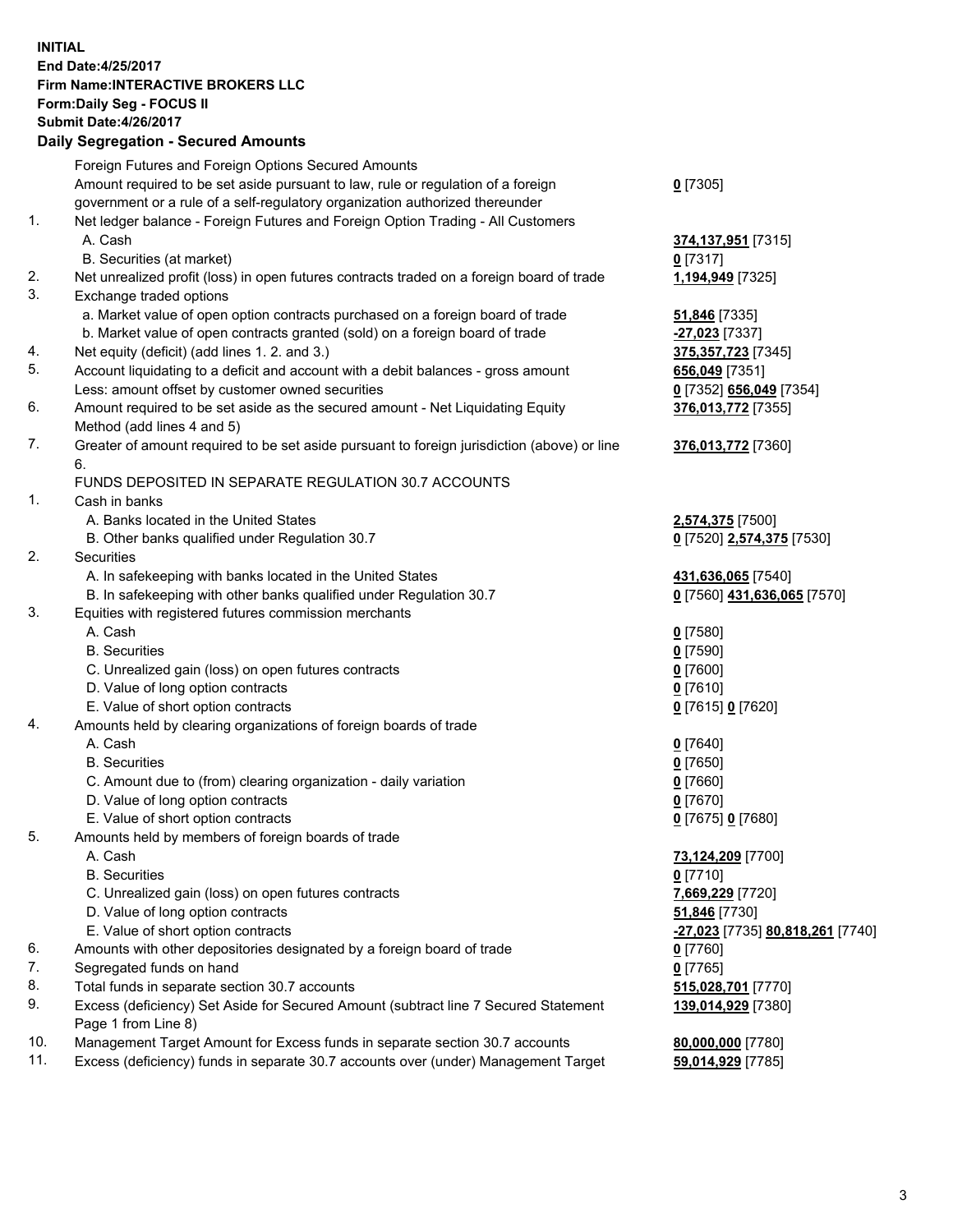**INITIAL End Date:4/25/2017 Firm Name:INTERACTIVE BROKERS LLC Form:Daily Seg - FOCUS II Submit Date:4/26/2017 Daily Segregation - Segregation Statement** SEGREGATION REQUIREMENTS(Section 4d(2) of the CEAct) 1. Net ledger balance A. Cash **3,397,440,111** [7010] B. Securities (at market) **0** [7020] 2. Net unrealized profit (loss) in open futures contracts traded on a contract market **-46,819,266** [7030] 3. Exchange traded options A. Add market value of open option contracts purchased on a contract market **100,384,169** [7032] B. Deduct market value of open option contracts granted (sold) on a contract market **-189,085,008** [7033] 4. Net equity (deficit) (add lines 1, 2 and 3) **3,261,920,006** [7040] 5. Accounts liquidating to a deficit and accounts with debit balances - gross amount **146,181** [7045] Less: amount offset by customer securities **0** [7047] **146,181** [7050] 6. Amount required to be segregated (add lines 4 and 5) **3,262,066,187** [7060] FUNDS IN SEGREGATED ACCOUNTS 7. Deposited in segregated funds bank accounts A. Cash **33,164,048** [7070] B. Securities representing investments of customers' funds (at market) **2,189,036,970** [7080] C. Securities held for particular customers or option customers in lieu of cash (at market) **0** [7090] 8. Margins on deposit with derivatives clearing organizations of contract markets A. Cash **18,433,786** [7100] B. Securities representing investments of customers' funds (at market) **1,340,752,051** [7110] C. Securities held for particular customers or option customers in lieu of cash (at market) **0** [7120] 9. Net settlement from (to) derivatives clearing organizations of contract markets **2,421,026** [7130] 10. Exchange traded options A. Value of open long option contracts **100,376,252** [7132] B. Value of open short option contracts **-189,075,732** [7133] 11. Net equities with other FCMs A. Net liquidating equity **0** [7140] B. Securities representing investments of customers' funds (at market) **0** [7160] C. Securities held for particular customers or option customers in lieu of cash (at market) **0** [7170] 12. Segregated funds on hand **0** [7150] 13. Total amount in segregation (add lines 7 through 12) **3,495,108,401** [7180] 14. Excess (deficiency) funds in segregation (subtract line 6 from line 13) **233,042,214** [7190] 15. Management Target Amount for Excess funds in segregation **155,000,000** [7194]

16. Excess (deficiency) funds in segregation over (under) Management Target Amount Excess

**78,042,214** [7198]